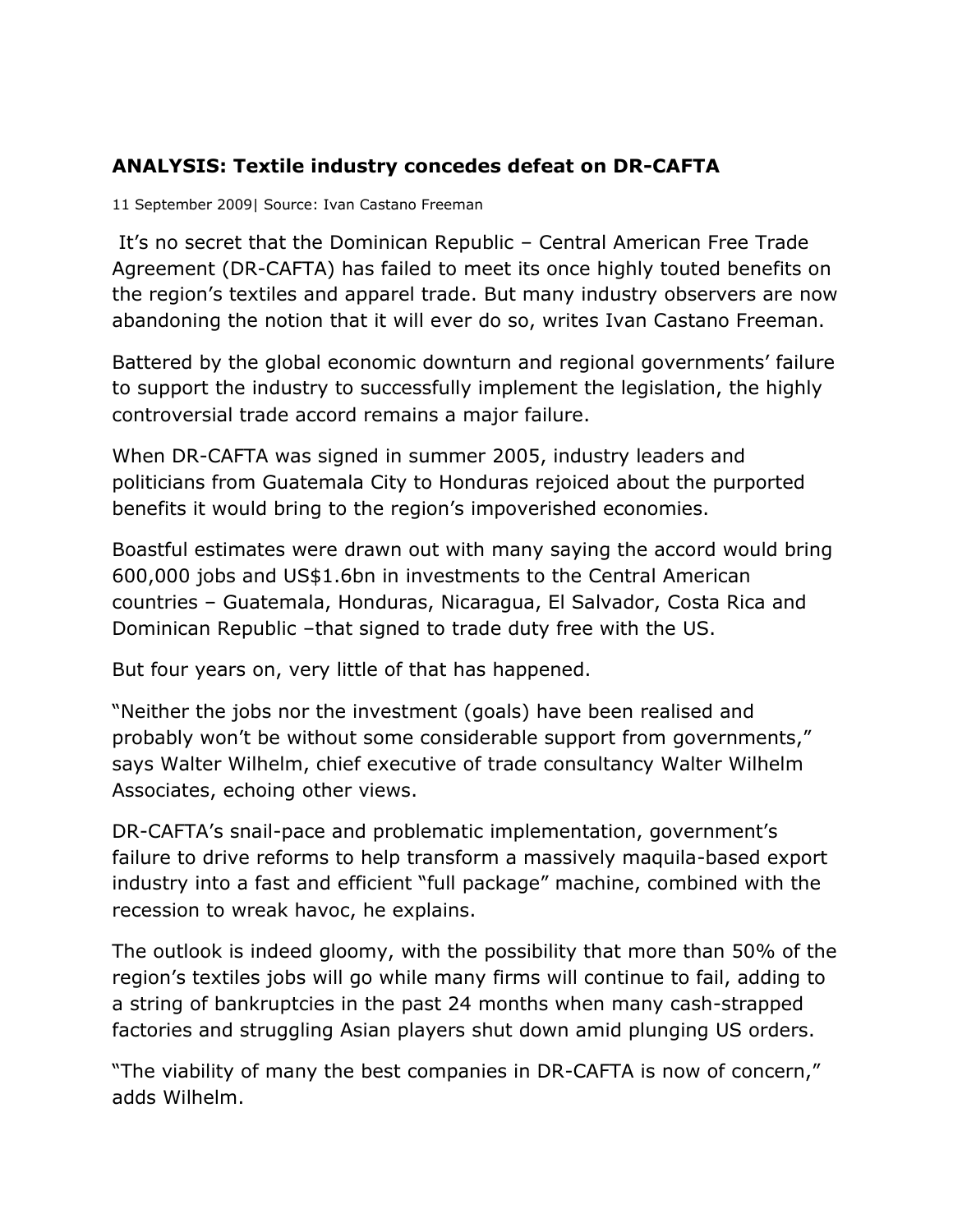"Some of the very good ones will survive, probably pick up market share and grow, but many of them are not showing strong results in this period."

## Global economy

The main reason is the global economy, he adds. However, he notes that poor marketing of the region's advantages and uncommitted governments (which are creating obstacles in some cases) are also contributing to the crisis.

The region has lost "tons" jobs, concurs Mike Todaro, managing director of the American Apparel Producers' Network (AAPN), adding that soaring energy costs, lack of financing and huge debts are also leading many firms into insolvency.

Another industry observer adds: "Instead of job creation, the region has been in job preservation mode."

However, he adds to a chorus of other views that the recession's impact would have been worse without DR-CAFTA.

Worsening matters is a growing number of lawsuits from US apparel producers against local custom authorities for failing to streamline slow and inadequate customs – allowing surging contraband goods to trickle into the US with estimates valuing the trade at USD 22bn.

Disastrous implementation

Some industry leaders blamed CAFTA's delayed and fragmented implementation (in which different countries used different rollout timelines) for hindering its benefits.

They also cited the rule of origin legislation forcing countries to use local fabrics to make US-export garments as an obstacle.

"The rolling implementation was a disaster," says the industry observer who manages a local Central American mill.

"The rule of origin impacted several companies which were unable to ship and obtain materials on a timely basis." Also, "we lost a major account and had to fund big duties for items made from Guatemala and Honduran fabrics to keep our shipments in schedule."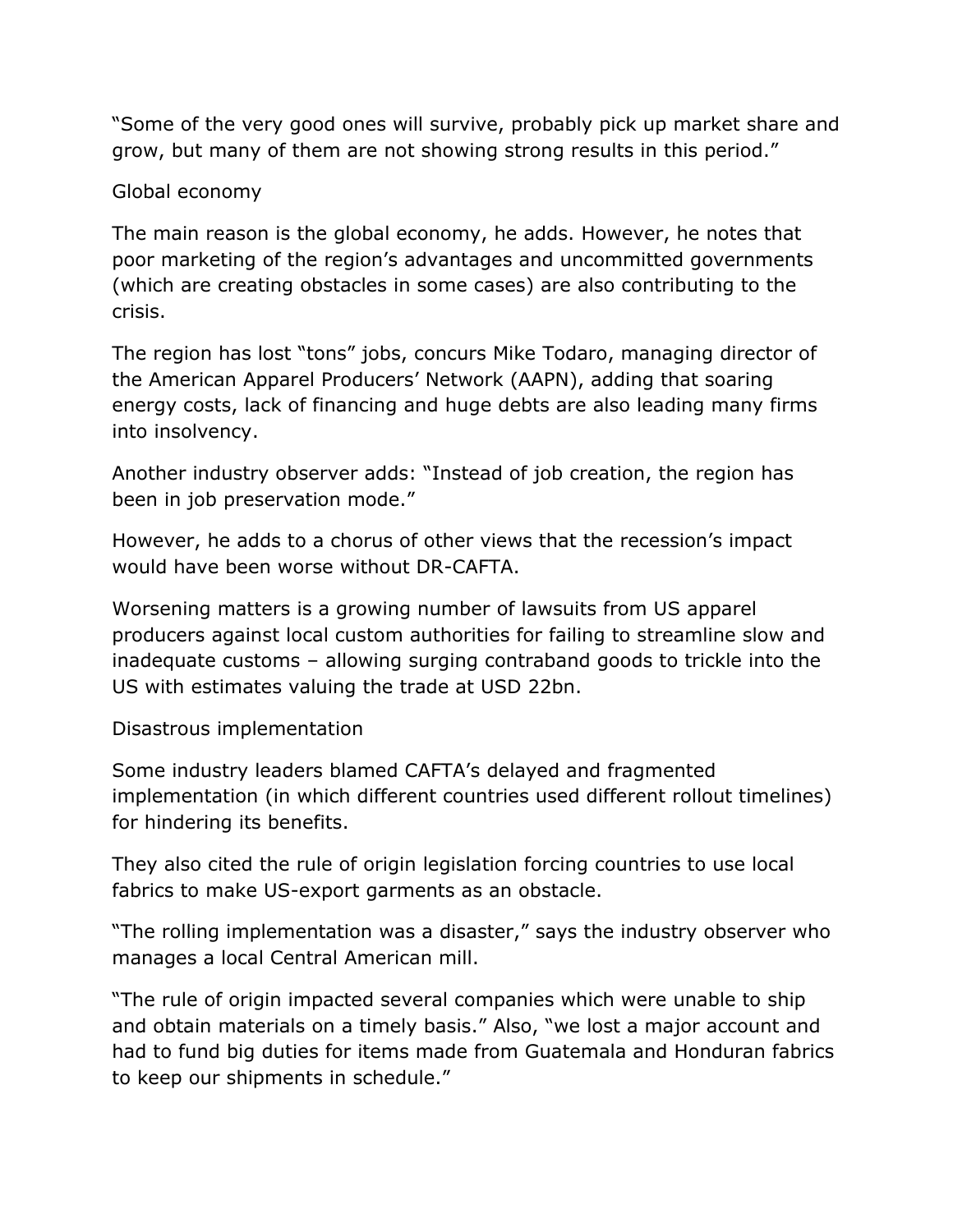Logistic woes aside, most observers agree the region could have done things better.

They say many firms failed to adapt their business models to the speedy, full package requirements to of US customers.

This, coupled with governments' lack of support to encourage the process, streamline customs and improve the investment environment (by improving infrastructure, cutting big crime rates and fixing the legal system), helped spoil DR-CAFTA's promise.

"Just because it's close, it doesn't mean it's fast and just because its fast, it doesn't mean it's right," adds Todaro, underscoring the wider view that many regional players failed to satisfy their US customers' needs.

This allowed more nimble Asian rivals such as full-package firm Li & Fung, which enjoys generous government subsidies like other Chinese peers, to win market share.

Indeed, Asian companies have become nearly as fast in delivering product to the US as Central American spinners – while selling cheaper.

Will CAFTA make it?

So will CAFTA ever deliver? Most observers say no.

Regardless of the economic outlook, the region will never truly benefit from CAFTA unless governments and companies do more to win US orders at a time when Asian rivals continue to take North American markets by storm.

Another setback is the fragmented relationships between Central American countries.

"Fragmentation is built into the region's DNA," says Todaro. "The region seems to work harder to remain apart than to make an effort to work together."

The reason is that some governments don't view the apparel trade as lucrative as they once did, preferring instead to develop other more sophisticated manufacturing sectors such as electronics.

This protectionist mentality is stalling cross-border trade, experts point out.